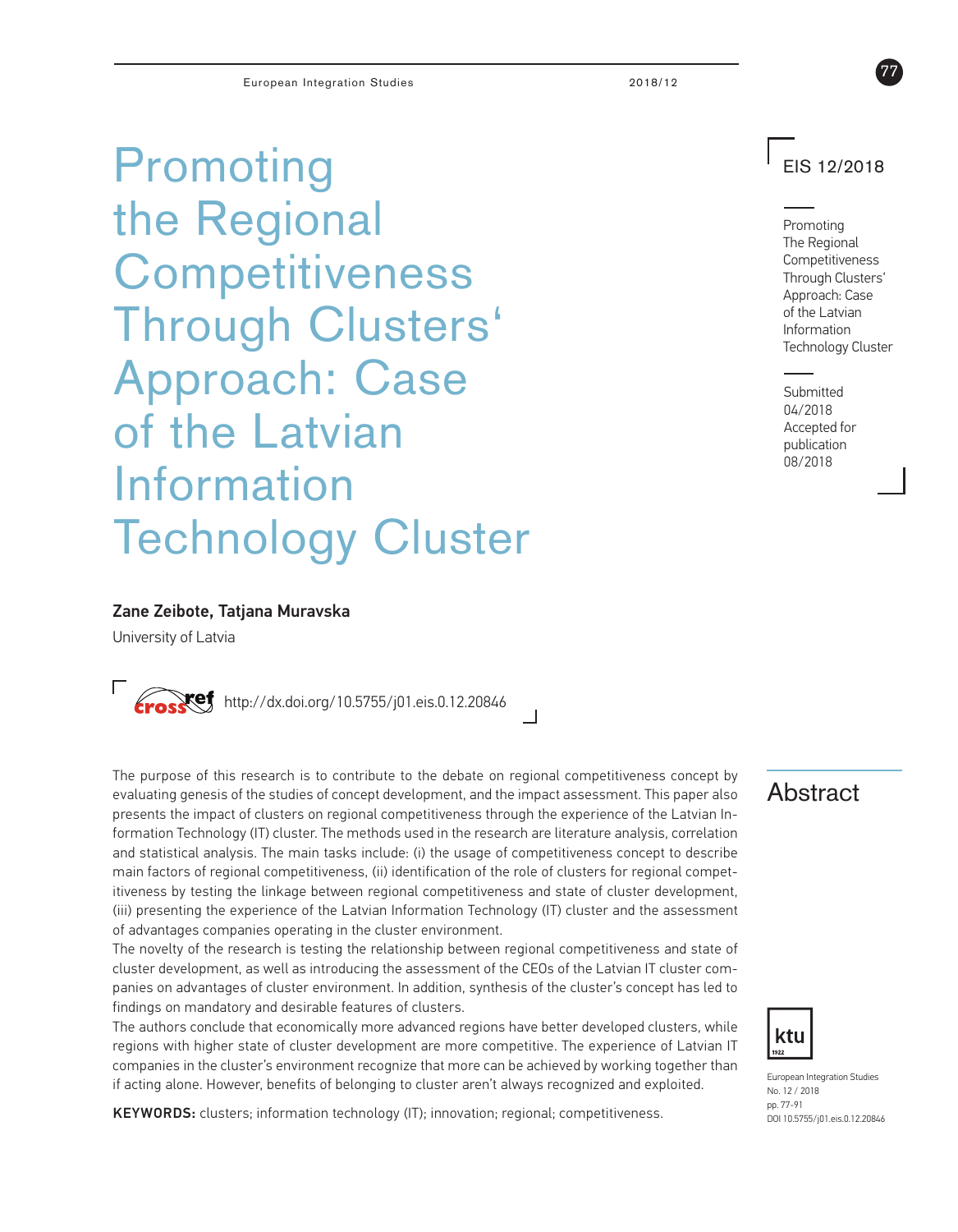# Introduction

78

The actuality of research is based on the authors' perception that the regional competitiveness is based on competitive advantages, which has been a subject of research by many scholars serving as a basis for the current scientific methodology to assess competitiveness of regions. The author supports a view of considering regional competitiveness as the capacity of a region to create and support competitive economic environment, which could promote a long-term competitiveness of companies. However, the importance of the state of clusters' development for developing favourable and supportive business environment hasn't been fully recognized by national and regional policy makers, as well as by businesses. Therefore, this is important to build upon the discussion on clusters by showing new perspectives for increasing competitiveness leading to economic development and growth, as well as more profits for companies and welfare for people.

The aim of this paper is to contribute to debate on factors influencing the regional competitiveness from the perspective of clusters' development, as well as testing the importance of clusters for businesses by assessing the experience of the Latvian IT cluster based on the survey among the CEOs of the cluster's companies.

The originality of this research is based on testing the linkage between regional competitiveness and state of cluster development by using the World Economic Forum Global Competitiveness Report data (2016-2017), as well as for the first time presenting the results of survey conducted among the CEOs of the Latvian IT cluster member companies on their assessment of benefits provided by the cluster environment.

Methodology: This study is based on qualitative and quantitative methods, including the analysis of scientific publications and research papers, correlation analysis, statistical data analysis and other. The correlation analysis is based on data of the Global Competitiveness Report (GCR) for three years – 2015, 2016 and 2017, where the correlation coefficient between the rankings of the competitiveness index and cluster development status indicators were calculated. (Please, see the description of algorithm on page 7.). Furthermore, the results of survey of the Latvian IT sector experts conducted from April to June,  $2016$  (n =  $25$ ) are analysed (pp. 8-11). Survey answers were given in the scale from 1 to 10 in order to obtain data for performing in-depth statistical analysis of survey results. The following methods were used for statistical processing of data and analysis:

- **\_** Descriptive statistics methods central tendencies (arithmetic average, mode, median) and variation indicators (standard deviation, amount of variation, coefficient of variation);
- **\_** Grouping according to various characteristics or by various criteria;
- **\_** Methods of multidimensional analysis variance analysis and correlation analysis.

Main limitations of the research are related to a number of survey respondents - 25 of 31 respondents or 80% of the Latvian IT cluster members answered survey questions. Also, a fact that the Latvian IT cluster members are involved in IT software and hardware production could relate conclusions to specifics of the IT sector, which may not be applied for the overall analysis of the impact of clusters on regional competitiveness.

Key results of this study confirm the importance of cluster development for the regional competitiveness and reveal main benefits and shortages of companies participating in the Latvian IT cluster. Therefore, the research is contributing to discussion on the regional competitiveness and strategic decision making on cluster development, as well as participation of companies in cluster organizations, which could provide long term competitive advantage for regions and entrepreneurship. Research results reveal specific issues important for the regional competitiveness and cluster development helping to deal with sustainability challenges through increasing competitiveness through promoting innovation, as well as economic and business efficiency.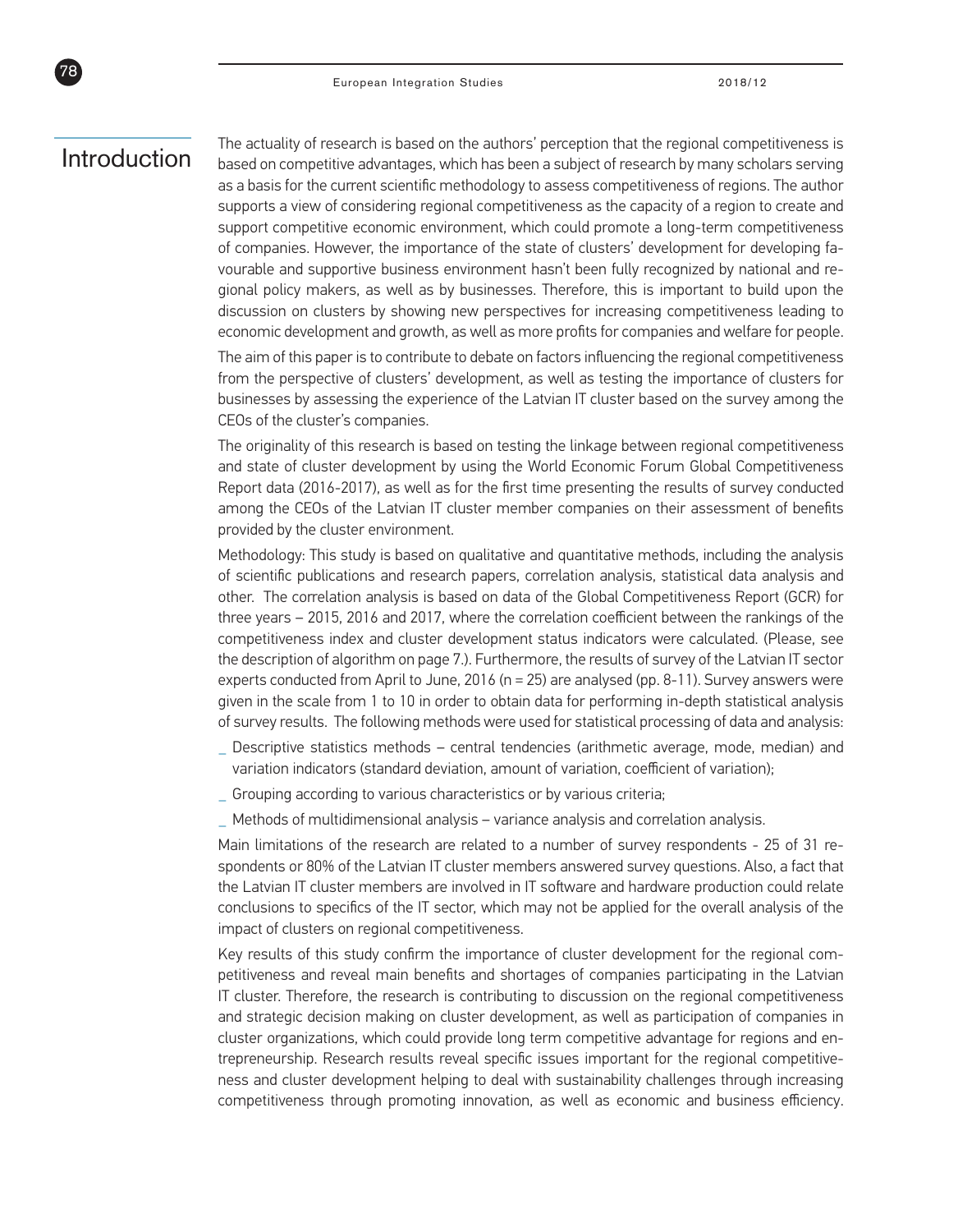The *concept of competitiveness* is related to the *concept of competition*, which is a special type of economic environment and ability of an economic subject to survive in this environment. Since 1980ies the competitiveness theory has become a new sub-sector of the theory of economy, which examines factors influencing the competitiveness of states and regions and is specifically useful for analysing new economic globalisation processes (Garelli S, 1999).

The World Economic Forum, WEF (2006) defines the *competitiveness* as a combination of institutions, policies and factors, which determine productivity level of a territory, which, in turn, determines the welfare level adequate for the economic development.

The World Competitiveness Research Centre (WCRC) of the Swiss International Management Development Centre (2005) offers the following definition: the *regional competitiveness* is a part of economic theory, which analyses factors and policy instruments, which influence the ability of a region to create and support favourable environment and provide a possibility for companies to create added value, but for inhabitants – to achieve welfare.

The definition of European Commission, EC (2017) is as follows: *regional competitiveness* is the ability of a region to ensure attractive and sustainable life and work environment for companies and inhabitants (European Commission, 2017).

The National Competitiveness Council of Ireland (2005) considers that the *regional competitiveness* is a meaningful concept that includes a wide spectrum of factors, which promotes ability of companies to succeed on international markets and at the same time pride opportunities for people to increase level and quality of life.

According to Markusen (2002): "the *region is competitive* when real income growth occurs faster than its market rivals".

*Competitiveness* can also be viewed as a new stage of a territorial (regional) development, which depends on competitive advantages of regions. The achievement of the competitiveness stage helps to ensure further efficient and profitable use of attracted competitive resources, which ensures economic efficiency and improvement of economic indicators.

However, there are several differences between territorial *competitiveness* and *advantages*: the competitiveness is related to efficient and optimal use of resources, while the advantages mean the ability to attract, keep and sustain resources on a particular territory. The competitiveness is more oriented to acknowledgement of development perspectives, while the advantages are focused on efficient and open business perspectives (Pellegrini, 2006). The main difference between competitiveness and advantage is hidden on the level of active participation of the government in economy. The factors of attractiveness are based on the level of government support and they are almost fully under the influence and control of the government. At the same time, the factors of competitiveness are outside of the direct government influence (Serrano, 2003).

According to the literature analysis the authors have described the nature of the concept of *regional competitiveness* as the *ability* to create and support the competitive economic environment by:

- **\_** Managing the set of own advantages to achieve prosperity;
- **\_** Creating and supporting the environment, where companies can create added value;
- **\_** Increasing real income under conditions of the free trade;
- **\_** Supporting ability of companies to achieve success in international markets;
- **\_** Satisfying increasing demand and support export;
- **\_** Successfully competing with other countries/regions in international markets.

The authors consider that competitive advantage of regional stakeholders is a desired result of competitiveness, not a factor. This approach is based on the statement of Michael Porter (1998)

The genesis of regional competitiveness concept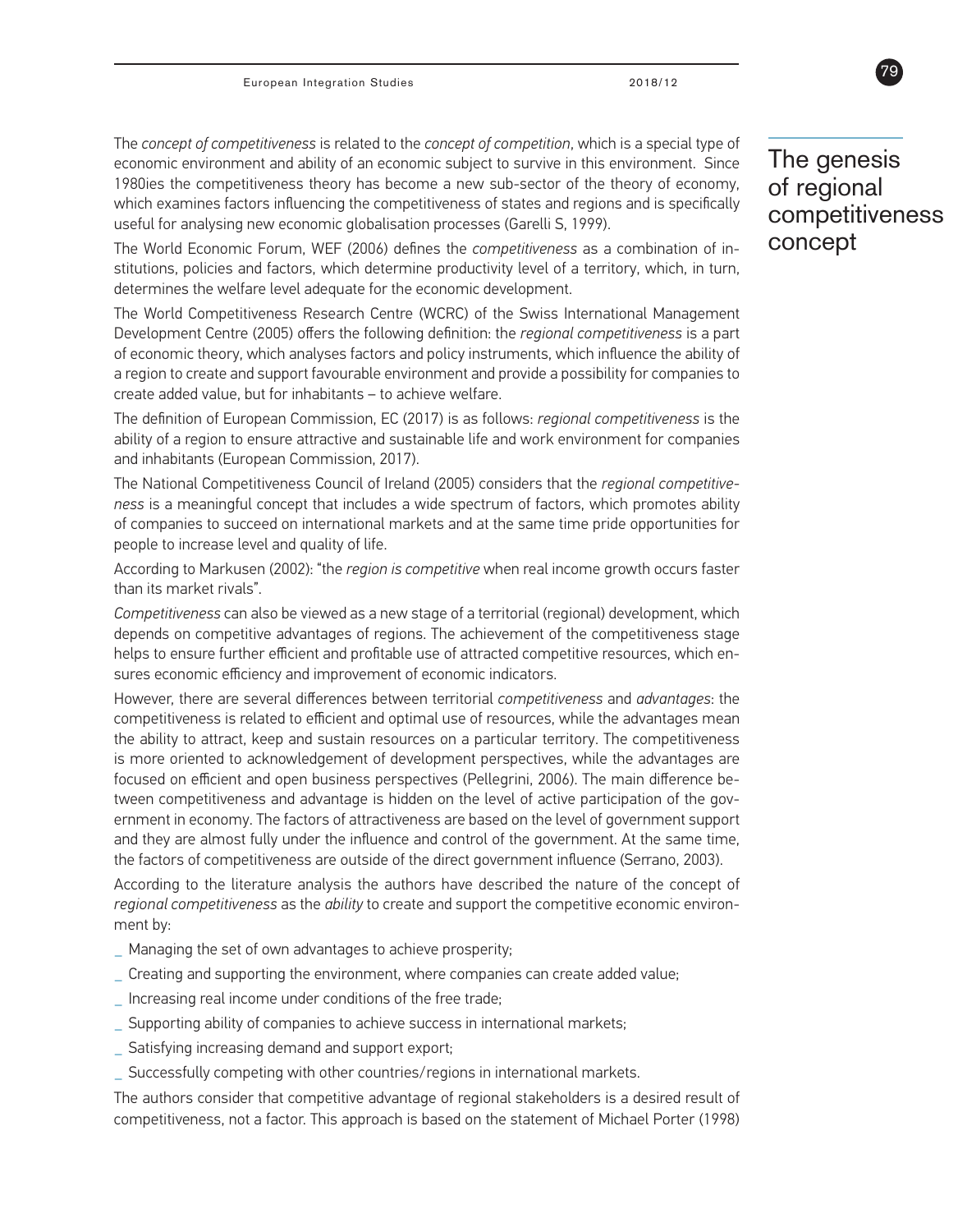on developing new guidelines of a new Regional Competitiveness concept: "The new theory must give answers to the following questions: why some companies working in certain countries are able to innovate more than others and why some countries provide a business environment that gives companies the opportunity to improve and develop their activities faster than their foreign competitors?"

Moreover, Michael Porter (1990) underline four main determinants, which serve as a basis of regional competitive advantages or environment, which are created and sustained by each region:

- **\_** *Production factors*  determine the position of the region in relation to such production factors as qualified labour force and infrastructure, which is necessary to stand against forces of competition in a particular sector;
- **\_** *Demand factors* of regional market are related to products and services of a particular sector;
- **\_** *Related and supportive industries* competitive sectors (companies) on a global market and presence of suppliers or related industries in the region – includes also presence of *business clusters*, which is in a greater detail in the next part of this study;
- **\_** *Strategy, structure and competition* regional conditions for the emergence of stakeholders, stakeholders' organizations and management, as well as internal competition.

These factors determine the creation of a business environment for regional stakeholders. Each of the aforementioned determinants is typical for a particular region and their combination provides important preconditions for global competitiveness of regional companies.

The genesis of regional competitiveness concept was in the focus of attention of many scholars since late 1980ies and determines the importance of competitiveness and competitive advantages are important concepts for the regional economic advance and growth through strategic regional cluster development.

The authors analysis is based on theories related to factors influencing regional competitiveness developed by M. Porter (1998), H. Hernesniemi (Hernasniemi et al, 1996) and J. Dunning (1993).

M. Porter (1998) was the first, who created the system of factors influencing the regional competitiveness, which is called the *Diamond Model*. The Diamond Model identifies the four forces of competitiveness based on the above mentioned four determinants: 1) Production factor (volume, quality and specialization of production factors); 2) Demand factor (experienced and demanding local consumer; requirements of consumers; untypical local demand in specific segments); 3) structure and competition (local situation, which support investment and continuous development; strong competition between local companies); 4) Related and supporting industries (presence of competitive local suppliers and competitive local industries, Figure 1).

The Figure 1 shows the classical Diamond Model of Michael Porter (1998) amended with three newly added components important for the creation of a favourable business environment. These three new features were added by the Finnish researchers in their fundamental industrial research *"Advantage Finland – The Future of Finnish Industries"* (Hernesniemi *et al*, 1996) and include:1) Government; 2) Chance; 3) International business activity.

The government has an important role in several aspects, such as: 1) providing guaranty for sufficient supply of resources, which are necessary for the development, especially, factors for creating advantages; 2) creating basis for the economic development and innovation – measures for protecting environment, safety standards etc.; 3) ensuring functioning of the market system; and 4) stimulating the development of human capital.

The factor of chance has been recognized as having an important role in many industrial undertakings. And the International business activity was added to the Diamond model later in a result

# Factors influencing regional competitiveness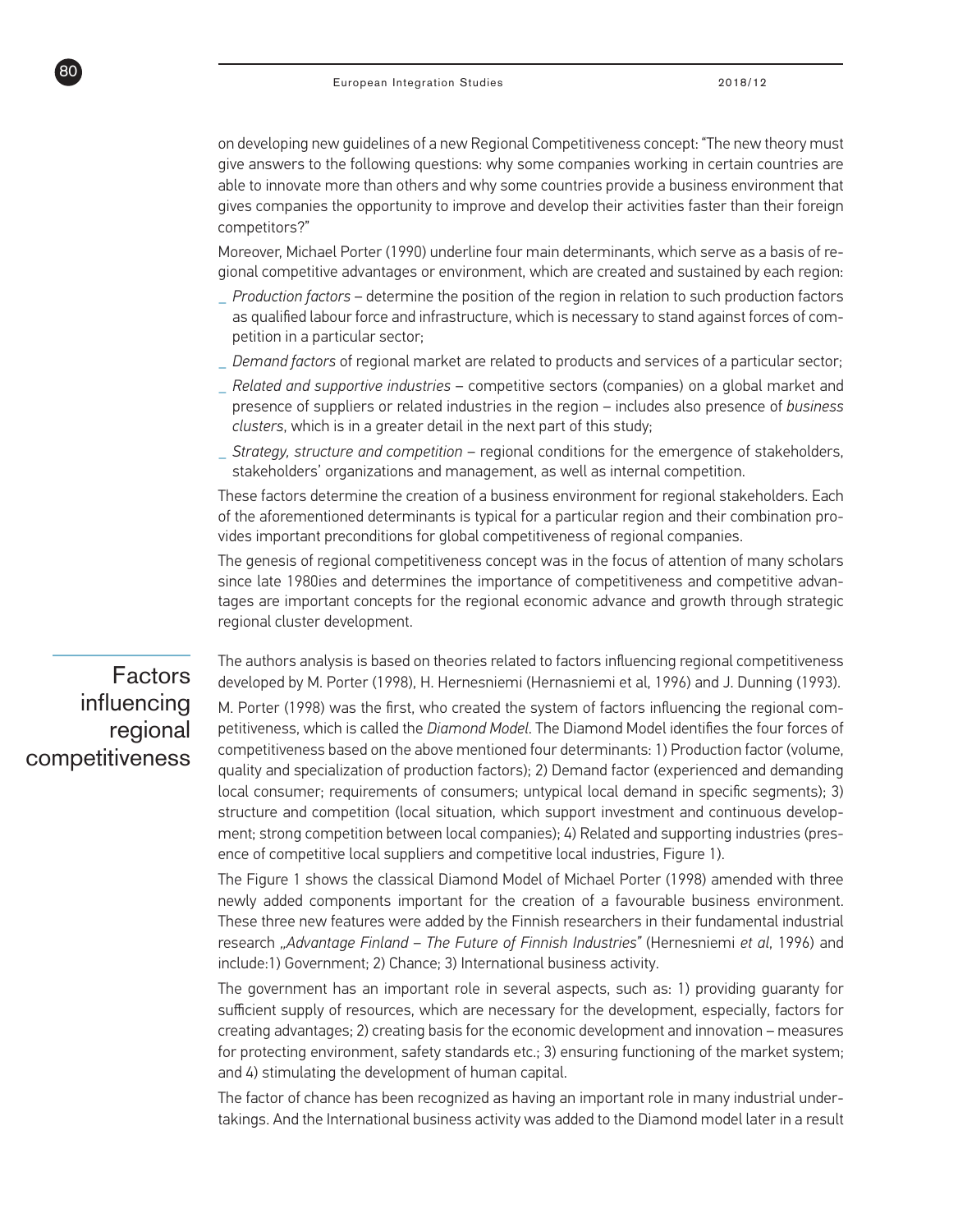

Figure 1

Amended M. Porter's Diamond Model – regional competitiveness sources

Source: Hernesniemi H., Lammi M., Yla-Anttila P. (1996) Advantage Finland – The Future of Finnish Industries: ETLA [the Research Institute of the Finnish Economy] report of the Finnish clusters' study. Helsinki: Taloustieto Oy.

of discussion with J. Dunning (1993). According to M. Porter's views multinational economic subjects are external elements with respect to the Diamond Model. He also considers that global economic subjects aren't meaningful in the presence of already established competitive advantages, because, there are such global economic subjects with their own corporative culture, which doesn't influence separate nations.

One of the four main determinants serving as a basis of regional competitive advantages or environment, which is also reflected as one of tops of the Diamond model is *Related and supporting industries,* which are represented by competitive sectors (companies) on a global market and presence of suppliers or related industries in the region and also includes also the presence of *business clusters.* This indicates that cluster is one of determinants influencing regional competitiveness.

The idea about business networking started already more than 120 years ago in the beginning of industrial revolution. The economist Alfred Marshall (1890) wrote about concentration of specialized industries in particular territories. He also, noted the effects of specialization in new industrial areas of England, which served as basis for his famous comment – *industry secrets are in the air.* During 1990ies, when deeper discussion on the nature of clusters was started, researchers Jacob and De Man (1996) made an argument that the concept of clusters is not defined and, thus, they were using the main dimensions of the cluster definition of Porter to further define the cluster. They were the following: 1) geographical or spatial cluster is a notion of economic activity; 2) horizontal and vertical relationships between cluster participants; 3) use of similar technologies; 4) the presence of the central *player* (e.g. large company, research centre, etc.); 5) quality of business cooperation or network. However, in the theory developed by Jacob and De Man (1996) the role of a central *player* was determined as the most crucial.

The determining criteria of a cluster were further extended by Rosenfeld (1997) including the size of the cluster, the economic or strategic significance of the cluster, the range of products or services, and similar investments (technology, labour, etc.). However, this scientist does not encourage the definition of the cluster to take into account the size or employment factor of the related industries, stressing that many efficient clusters are located in small interconnected industries where there may be no significant concentration of labour. According to Rosenfeld's definition

The role of clusters for promoting regional competitiveness

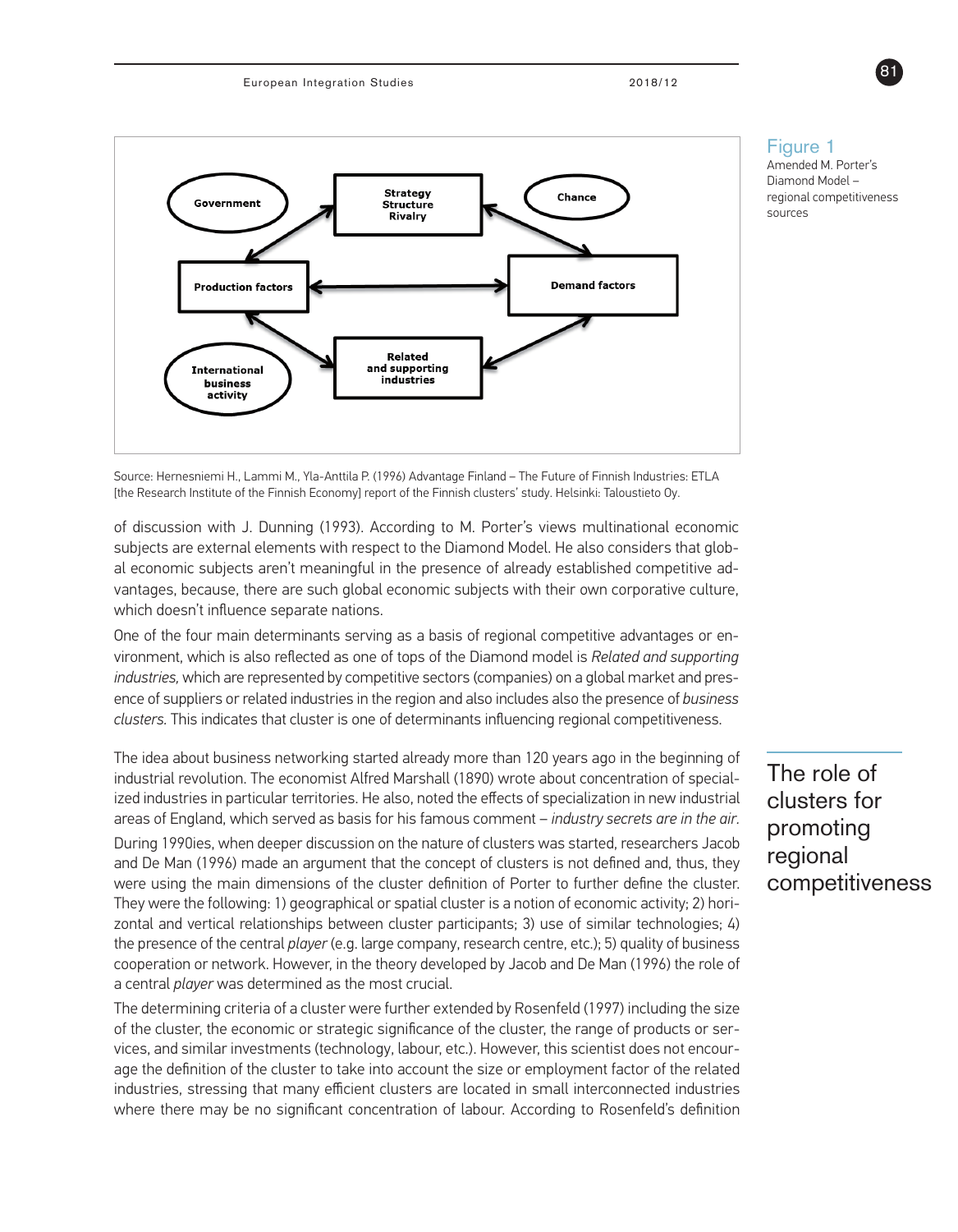(1997) the cluster is "concentration of geographically related, similar, related or complementary undertakings with assets for business transaction, communication and dialogue channels that jointly use specialized infrastructure, labor market and services, and are exposed to similar threats and benefit from the use of similar opportunities. Therefore, this definition clearly indicates that cooperation and social relations between companies are essential for the identification of clusters. This definition stresses the joint use of specialized infrastructure as a precondition for clusters' development.

Discussing the concept of cluster authors suggest to apply the form of definition offered by the Swedish project – *The Cluster Policies Whitebook* (Andersson *et al*, 2004). The research done by the project recognises the objective multiplicity of the concept and specifies the key elements of the concept of *cluster* that have to be identified. Opposite to Porter (1998), they offer a broader list of such elements, adding the desired signs of the cluster:1) specialisation – the type of core activity that defines cluster formation; 2) competition and co-operation – this combination describes the link between cluster members; 3) clusters' lifecycle – clusters and cluster initiatives are not temporary phenomena; 4) innovation – cluster participants are involved in the process of technological, commercial and knowledge sharing.

The concept of a cluster life cycle has evolved in the context of the life cycle and industrial life cycle of the product. Individual researchers (Brenner, 2008) have tried to draw parallels between a cluster life cycle and an industry life cycle, arguing that there are relationships between a certain industry business cycle and a cluster of this industry. Usually, the cluster is created at the beginning of the industrial life cycle and is developed simultaneously with the development of the related product market. Clearly, if the industry has reached a maturity stage, markets are saturated and highly competitive then the cluster typically stabilizes and shows only a small dynamic. At the same time, it should be taken into account that the life cycles of clusters and industries are evolving differently during their periods of life, and therefore only individual relationships can be identified and cannot be fully compared (Menzel&Fornahl, 2007).

In synthesizing the development of Porter (1998) and other researchers, and based on comparative analysis of economic interaction forms, the concept of "cluster" in the form of a schematic model maybe established (Figure 2).

The characteristics of the cluster life cycle are closely linked to regional policy and competitiveness. For example, clusters include related industries that are important for the rise of regional



Source: Authors' design based on Anderson (Andersson et al, 2004), Brenner (.Brenner T., 2008), Jacob and De Man (Jacobs D., De Man A.P., 1996), Menzel and Fornahl ( Menzel M., Fornahl D., 2007), Porter (Porter M., 1998) Rosenfeld (Rosenfeld S.A. (1997).

### Figure 2

Amended M. Porter's Diamond Model – regional competitiveness sources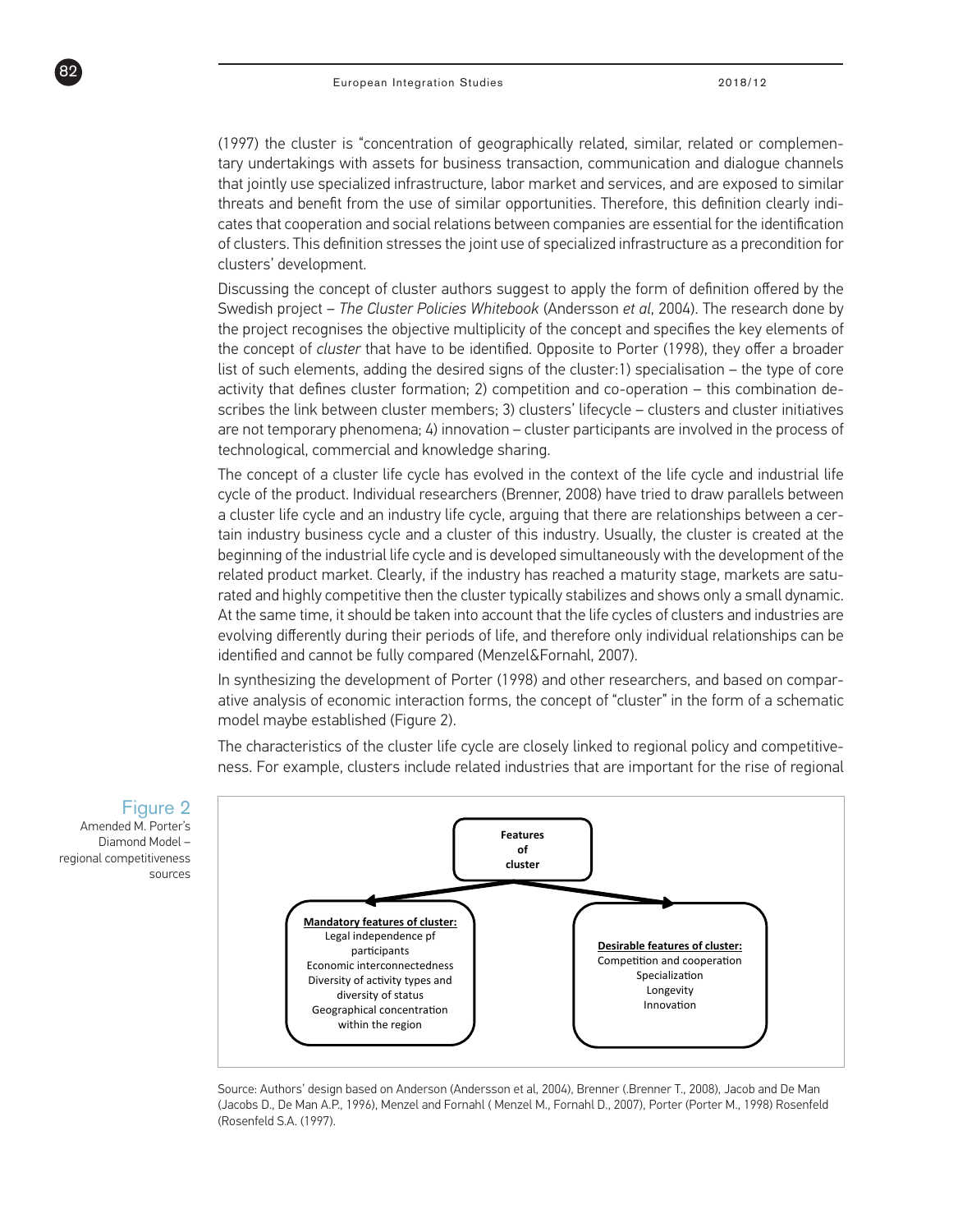competitiveness. These may include specialised suppliers of manufacturing ingredients, production facilities, services and providers of specific infrastructure services. Clusters typically consist of products of certain channels and consumer by-products and complementary products, as well as similar skills, technology or other related to total investments or raw materials. Many cluster organisations also include public administration - government institutions, as well as higher education and research institutions, agencies, "brain centres", vocational education training institutions, business support organisations, etc. that provide vocational training, education, information, research opportunities and technical support. Companies creating such synergies, not only in competition but also cooperating in the name of common interest, each represent clusters' life-development cycles in their activities. Cooperation may exist even in the context of strong competition, as these interrelated companies will, in turn, be linked to a different target group on the customer market and will cooperate with other partners in developing the product.

According to researcher OECD report (2005) the most appropriate method for analyzing and identifying clusters in the Central and Eastern European countries (Slovenia, Slovakia, Poland, Hungary, the Czech Republic) has been the *Location Quotient* (LQ). The LQ is calculated by using the available NACE data for capturing regional concentration of companies or labour. Their research also includes qualitative research methods, such as analysis, surveys, expert interviews, etc. This should be recognized that the LQ method also has some shortages. For example, in Europe it mostly uses the NACE data on 2-digit level, while in USA the 4-digit level data are available. Also, the LQ doesn't take into account such important factors as the export and innovation capacity of companies, product life cycle, etc. Therefore, we can conclude that the cluster analysis methodology is still underdeveloped.

According to the LQ method used by the OECD (2005) the LQ is defined according to the formula:

#### $LQ = (Eij / Ei) / (Ekj / Es)$  (1)

Eij – number of companies or employed in the industry j and the region i; Ei – total number of companies or employed of the region i; Ekj – total number of companies or employed in the industry of the country; Es – total number of companies of employed in the country.

As regards cluster formation in the region, according to LQ>1.25, but in order to assess whether the business/workforce localization in a given region is indeed a cluster, additional analysis of different indicators, such as growth and wages, etc., should be carried out, which should be proportionally higher in the cluster than in the industry as a whole, as well as analysis of the commitments between cluster participants. Nevertheless, the LQ method is the most widely used approach for identifying clusters in Europe and also in the Northern America. According to the mapping done by the European Cluster Observatory (ECO) there were 17 statistical clusters located on the territory of Latvia, of which 9 clusters are significant on the European level. However, there are also other sectors in Latvia, which has shown cluster development potential and, which have been supported by the European Regional Development Fund (EC, 2016). According to the views of scholars (Lindqvist *et al*, 2003; Karlsson, 2008; Solvell *et al*, 2009, Cortright, 2006) the basis for national and regional level cluster mapping is statistical significance of clusters evaluated in accordance to labour or companies' concentration across industries. Therefore, the cluster mapping methodology could allow policy makers to define, which industries are particularly important for the successful economic development of state and its regions, as well as use this methodology as a basis for adjusting policy documents related to SMEs and entrepreneurship support, promotion of investment and innovation, etc.

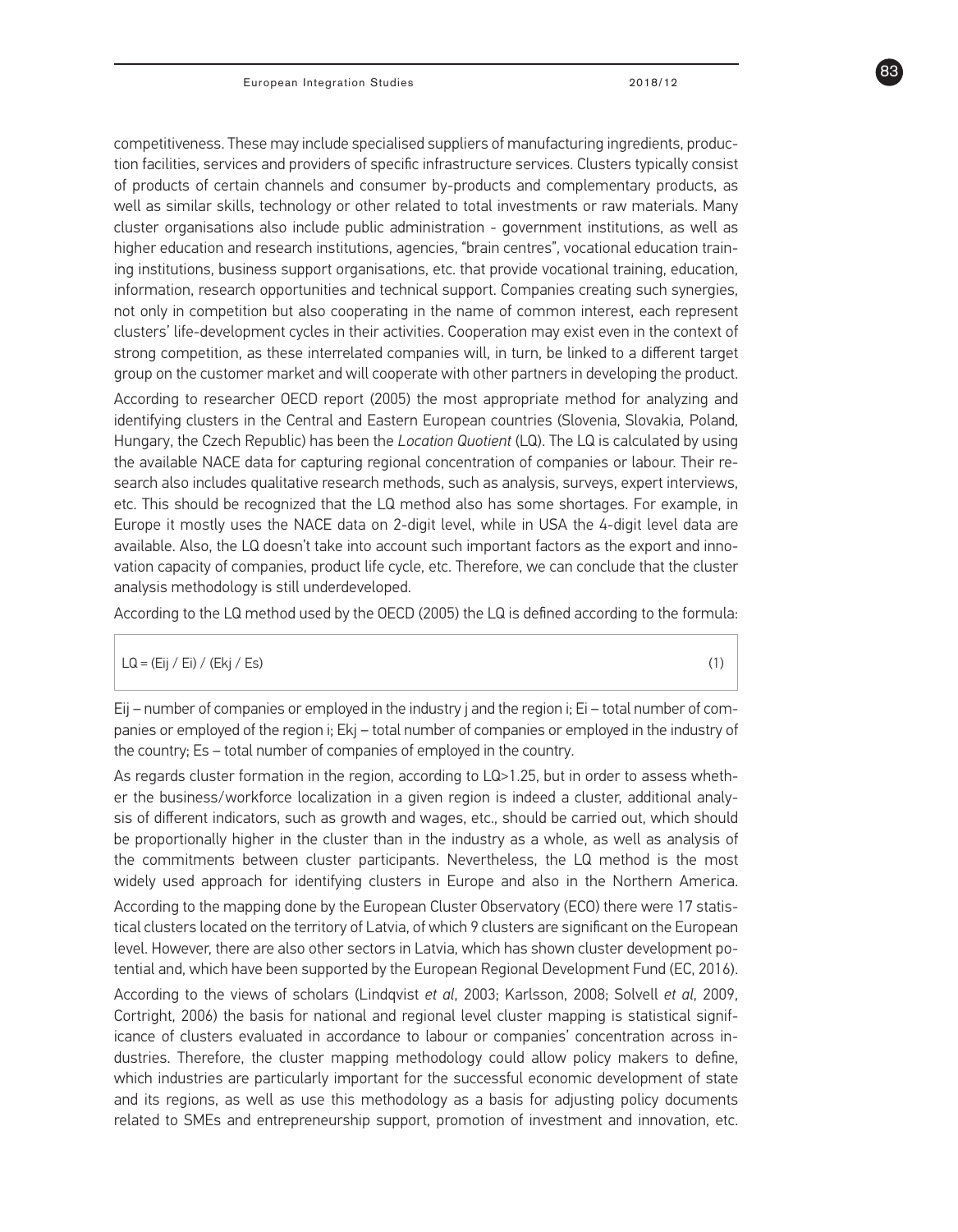The WEF Global Competitiveness Report applies the empirical indicator - *State of Cluster Development –* to award regions with cluster development rankings on the scale 1 – 7, i.e. from the stage «no clusters» to «clusters are created in numerous sectors».

For evaluation the relation between regional competitiveness and cluster development the authors follow the defined algorithm:

It is necessary to define the shape, mathematical direction and strength of the correlation between cluster development and competitiveness of regions' which are included in the global competitiveness ratings in 2015, 2016 and 2017, by calculating the correlation coefficient between the rankings of the competitiveness index and cluster development status indicators.

2 The correlation force referred to in paragraph 1 must be analysed according to groups of regions located at different stages of competitiveness – the stage of production factors, the stage of efficiency and the innovation stage, with an objective to identify at which stage of competitiveness the relationship is stronger and more significant. The calculation is based on the correlation coefficient of rankings, previously dividing the array of data into three groups corresponding to the regional development stages.

The correlation referred to p.1 above must be evaluated according to groups of regions of the European Union divided according to their stages of competitiveness, with an objective to understand significance and strengths of the relationship between competitiveness and cluster development.

The implementation of the above algorithm allows demonstrating the impact of clusters on regional competitiveness. For this purpose, each region's rankings by cluster development status indicator and after the competitiveness index, as well as the competitiveness stage and affiliation of each region, were analysed using the SPSS program.

To capture the interaction between the regional competitiveness and cluster development the correlation analysis was performed by using the Global Competitiveness Index rankings of the regions and rankings of the cluster development status of the same regions.

The correlation diagram in Figure 3 shows the Global Competitiveness Index rankings of the regions on the vertical axis and rankings of the cluster development status on the horizontal axis (Figure 3).



Source: authors' design according to The Global Competitiveness Report 2017–2018 (Schwab K, 2017).

Figure 3 Example: correlation diagram of rankings, 2017, n=137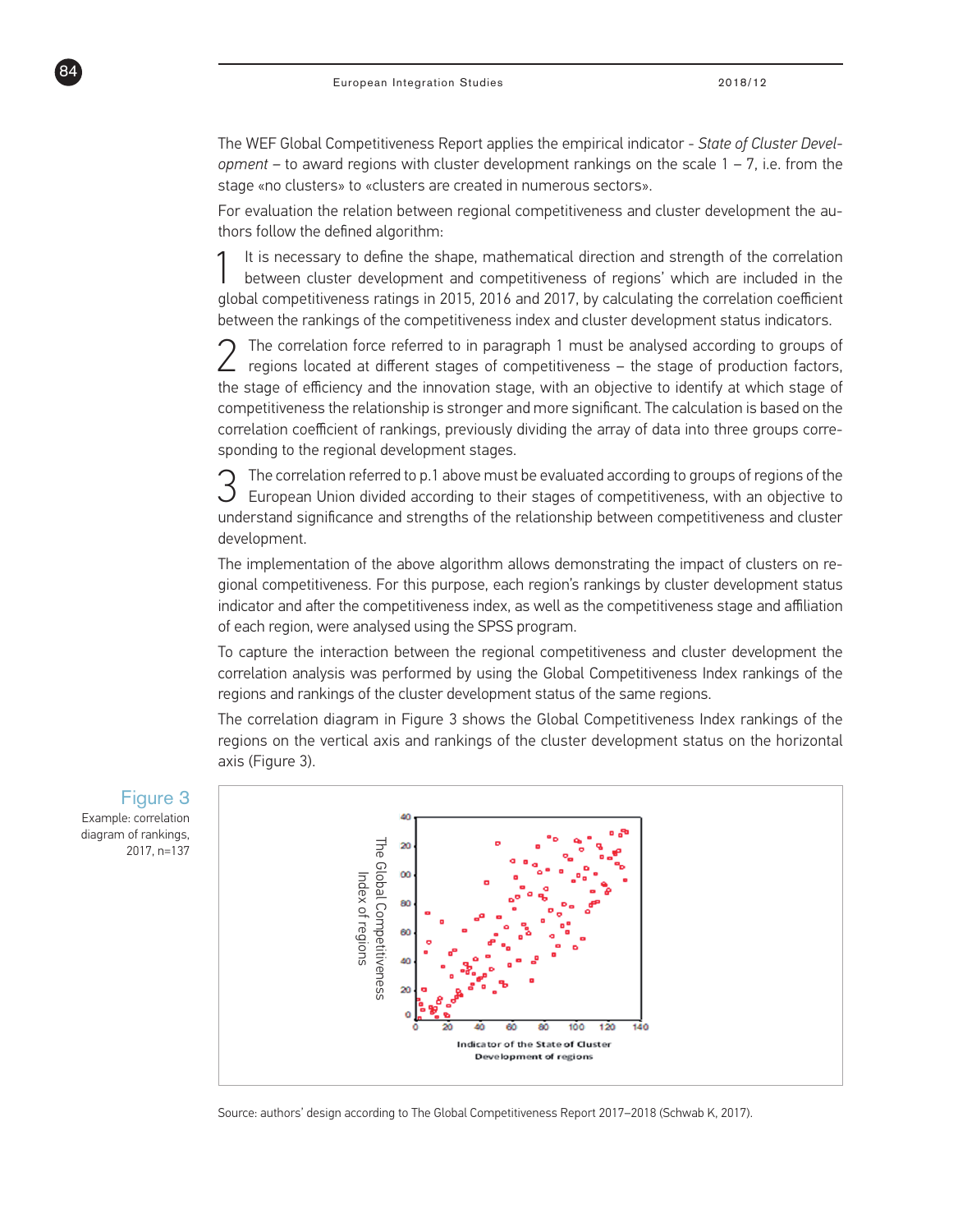Similar correlation analysis was performed for three years (2015, 2016 and 2017), which results revealed similar results. The Figure 3 provides an example of the correlation analysis for 2017 showing that regional competitiveness and cluster development were intertwined with linear direct correlation, i.e. clusters were better developed in regions with higher competitiveness, or vice versa, regions with better developed clusters were also more competitive. The linear nature of the relationship means that by increasing competitiveness of the region, the development level of clusters, increased arithmetically proportionally (Krastins, 2003). Conversely, as a result of the development of regional clusters, their competitiveness increased proportionally.

The analysis conducted in the previous chapter has shown that cluster is an important factor for regional development and that more advanced regions have better developed clusters. Therefore, in this chapter the assessment of the Latvian Information Technology (IT) cluster will be provided taking into account that this is the first cluster initiative in Latvia, which was identified by the scientific research in 2000 (Vanags *et al*, 2002). The Latvian IT cluster was started with the support of the Latvian Information and Communication Technology Association in 2005 with 10 member companies. It had become an officially established entity in 2007 with 19 leading Latvian IT companies as cluster's members. In 2016, the Latvian IT cluster already had more than 30 member companies, as well as academic cooperation partners.

This analysis is based on the survey of the IT cluster companies with a purpose to identify main benefits and shortages of companies participating in the cluster organization, as well as investigate the impact of cluster on the regional competitiveness.

The results of the survey are the following:

**\_** More than half of respondents consider that the impact of belonging to the IT cluster on their economic performance is weak. Only 10% consider that the impact is great. On the other hand, all companies acknowledge their membership in the cluster and its benefits. (Arithmetic average = 4.3; Median=4; Mode=4; Standard-deviation=2.47, Figure 4).



Source: authors' calculations using data of the Latvian IT cluster survey.

**\_** Possibilities to attract highly qualified labour force by IT cluster's companies are assessed as average. However, most of cluster's companies (25%-75%) have employees with the Masters' degree. (Arithmetic average = 4.5; Median=5; Mode=5; Standard-deviation=2.53, Figure 5)

Case of the Latvian Information **Technology Cluster** 

85



Assessment of the impact of the IT cluster on the economic performance of its member companies, April – June 2016,  $n = 25<sup>1</sup>$ 

<sup>1</sup> Assessment scale 1–10, where 1 – not influenced; 10 – influenced by a great extent.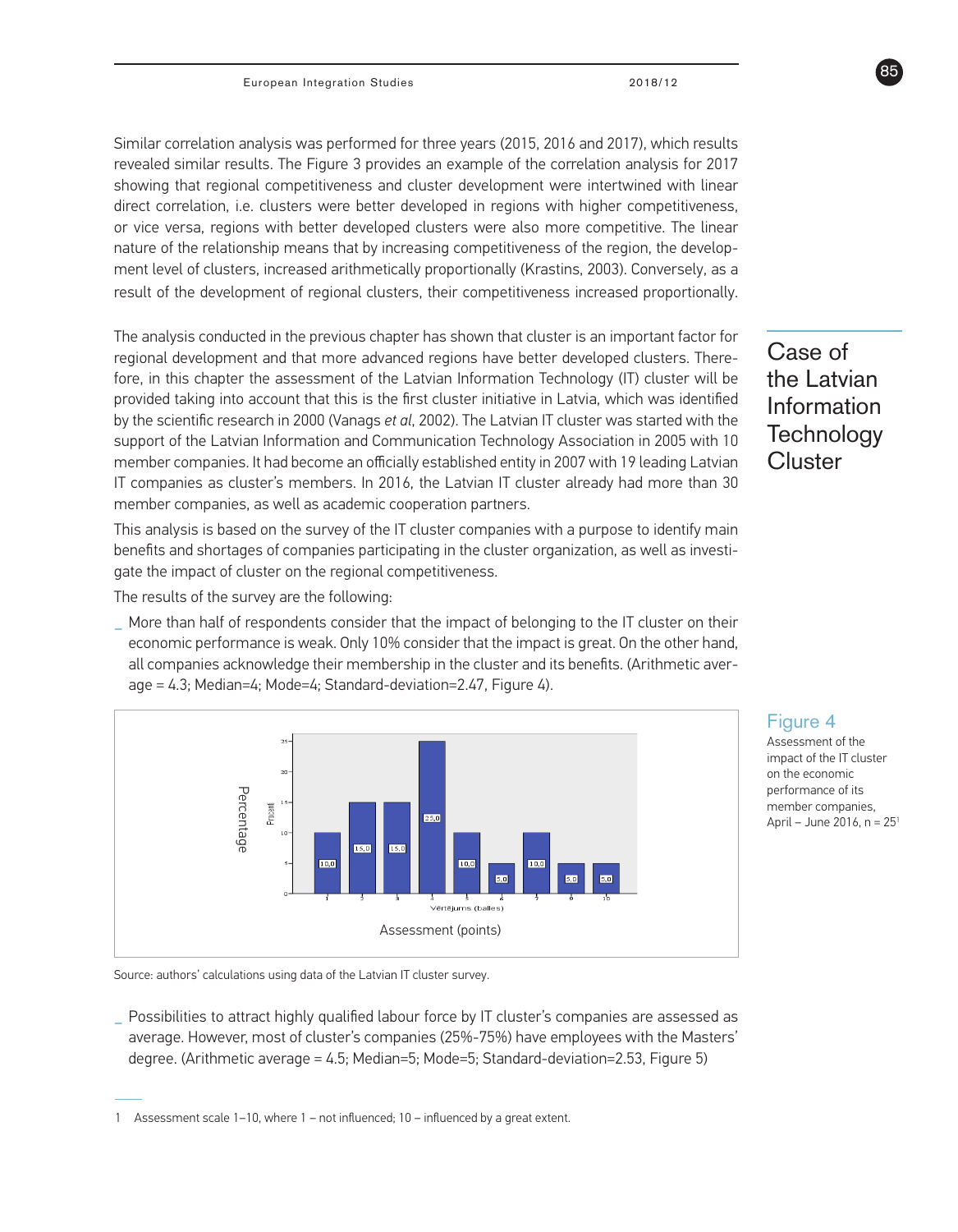### Figure 5

Assessment of the possibilities to attract highly qualified labour force, April – June 2016,  $n = 25<sup>2</sup>$ 



Source: authors' calculations using data of the Latvian IT cluster survey

**\_** Only 10% of members think that competition in the IT cluster is severe (10 points). Despite competitiveness among the IT cluster's companies around 10% of respondents have indicated that during 2008-2016 their company greatly cooperated with other IT cluster companies on



possibilities to attract highly qualified labour force, April – June 2016,  $n = 25<sup>3</sup>$ 



Source: authors' calculations using data of the Latvian IT cluster survey.

- **\_** Statistical indicators on competition of IT cluster's members with other IT companies in the Baltic Sea Region indicate that the neighbouring countries – Estonia and Lithuania are perceived as the greatest competitors. However, the competition is not perceived as strong (Table 1).
- **\_** While 45% of respondents assess their innovation success as good or very good, 55% of cluster members think that this is weak. However, all respondents answered that their companies are innovative and indicated that they had performed innovation related activities during the last two years. (Arithmetic average = 6.1; Median=6; Mode=6; Standard-deviation=2.06, Figure 7).
- **\_** Assessment of IT cluster members' activities related to implementing organizational innovation, process innovation, product innovation and social innovation have statistically significant difference which is demonstrated by the Kruskal Wallis test (χ2= 8,760, *p* = 0,033) results (Table 2). The results show that IT cluster companies are more active in process innovation and product innovation.

<sup>2</sup> Assessment scale 1–10, where 1 – not influenced; 10 – influenced by a great extent.

<sup>3</sup> Assessment scale 1–10, where 1 – not influenced; 10 – influenced by a great extent.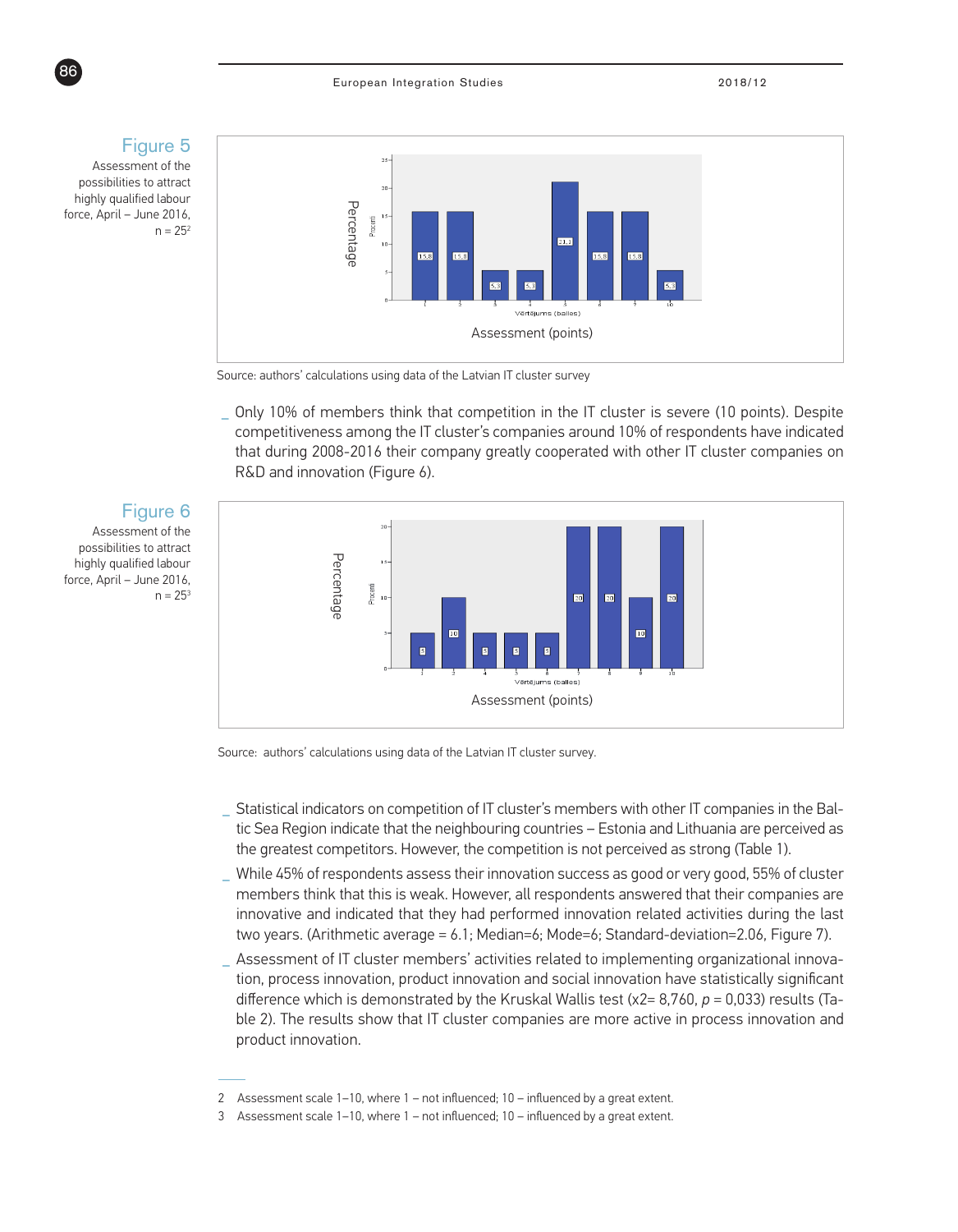| Countries | Arithmetic<br>average | Median         | Mode | Standard<br>deviation | The lowest<br>assessment | The highest as-<br>sessment |
|-----------|-----------------------|----------------|------|-----------------------|--------------------------|-----------------------------|
| Denmark   | 2.9                   |                |      | 2.996                 |                          | 10                          |
| Estonia   | 4.3                   | 4              |      | 3.124                 |                          | 10                          |
| Russia    | 3.3                   |                |      | 3.074                 |                          | 10                          |
| Lithuania | 4.0                   | 3              |      | 3.180                 |                          | 10                          |
| Poland    | 2.9                   |                |      | 2.826                 |                          | 10                          |
| Finland   | 3.8                   | $\overline{2}$ |      | 3.242                 |                          | 10                          |
| Germany   | 3.1                   | $\overline{2}$ |      | 2.885                 |                          | 10                          |
| Sweden    | 3.7                   | $\mathcal{P}$  |      | 3.142                 |                          | 10                          |

### Table 1

Assessment of Latvian IT cluster's companies competition with other IT companies in the Baltic Sea Region, April – June 2016,  $n = 25<sup>4</sup>$ 

Source: authors' calculations using data of the Latvian IT cluster survey.



### Figure 7

Assessment of the own innovation success by the IT cluster's member companies, April – June 2016,  $n = 25<sup>5</sup>$ 

Source: authors' calculations using data of the Latvian IT cluster survey.

| Innovation                   | Arithmetic<br>average | <b>Median</b> | Mode  | <b>Standard</b><br>deviation | The lowest<br>assessment | The highest<br>assessment |
|------------------------------|-----------------------|---------------|-------|------------------------------|--------------------------|---------------------------|
| Organizational<br>innovation | 5.5                   | 5             | 3;5;8 | 2.735                        |                          | 10                        |
| Process innovation           | 6.9                   | 7             | 7:10  | 2.626                        |                          | 10                        |
| Product innovation           | 7.5                   | 8             | 10    | 2.303                        | 3                        | 10                        |
| Social innovation            | 5.5                   | 5.5           | 9     | 3.050                        |                          | 10                        |

#### Table 2 Assessment of the

innovation level of IT cluster's member companies, April – June 2016,  $n = 25<sup>6</sup>$ 

Source: : authors' calculations using data of the Latvian IT cluster survey.



<sup>4</sup> Assessment scale 1–10, where 1 – not influenced; 10 – influenced by a great extent

<sup>5</sup> Assessment scale 1–10, where 1 – not influenced; 10 – influenced by a great extent.

<sup>6</sup> Assessment scale 1–10, where 1 – not influenced; 10 – influenced by a great extent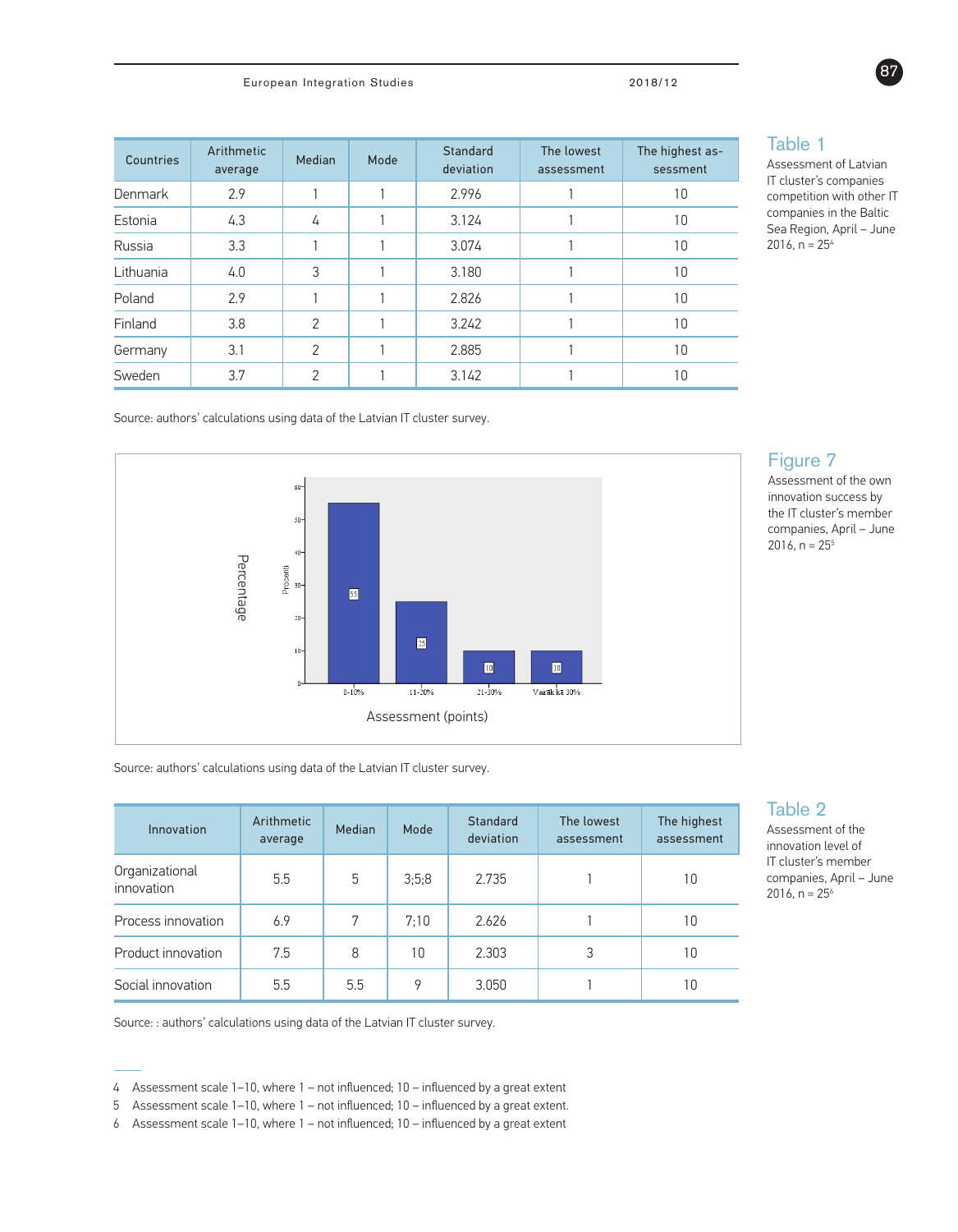**\_** The assessment of IT cluster companies' investment in R&D reveals that more than half of companies (55%) invest around 10% of their annual turnover in R&D, one fourth of companies (25%) invest in R&D from 10% to 20% of their annual turnover and 10% of all cluster's companies invest from invest more than 30% of their annual turnover, which is quite significant (Figure 7).



Source: : authors' calculations using data of the Latvian IT cluster survey.

**\_** Almost half (39%) of the IT cluster companies assess that cooperation with R&D institutions is average, while 11% consider it as insufficient and 6% as weak. This indicates that the innovation level in IT companies would be higher if the cooperation with research institutions could be better. (Arithmetic average = 5.7; Median=5; Mode=5; Standard-deviation=2.87, Figure 8).



Source: authors' calculations using data of the Latvian IT cluster survey.

**\_** In relation to cooperation on activities related to marketing and branding around 14% of respondents indicated that they very actively cooperate and around 28% indicated that they actively cooperate (Figure 9).

investment, April – June 2016,  $n = 25<sup>7</sup>$ 

<sup>7</sup> Assessment scale 1–10, where 1 – not influenced; 10 – influenced by a great extent.

<sup>8</sup> Assessment scale 1–10, where 1 – not influenced; 10 – influenced by a great extent.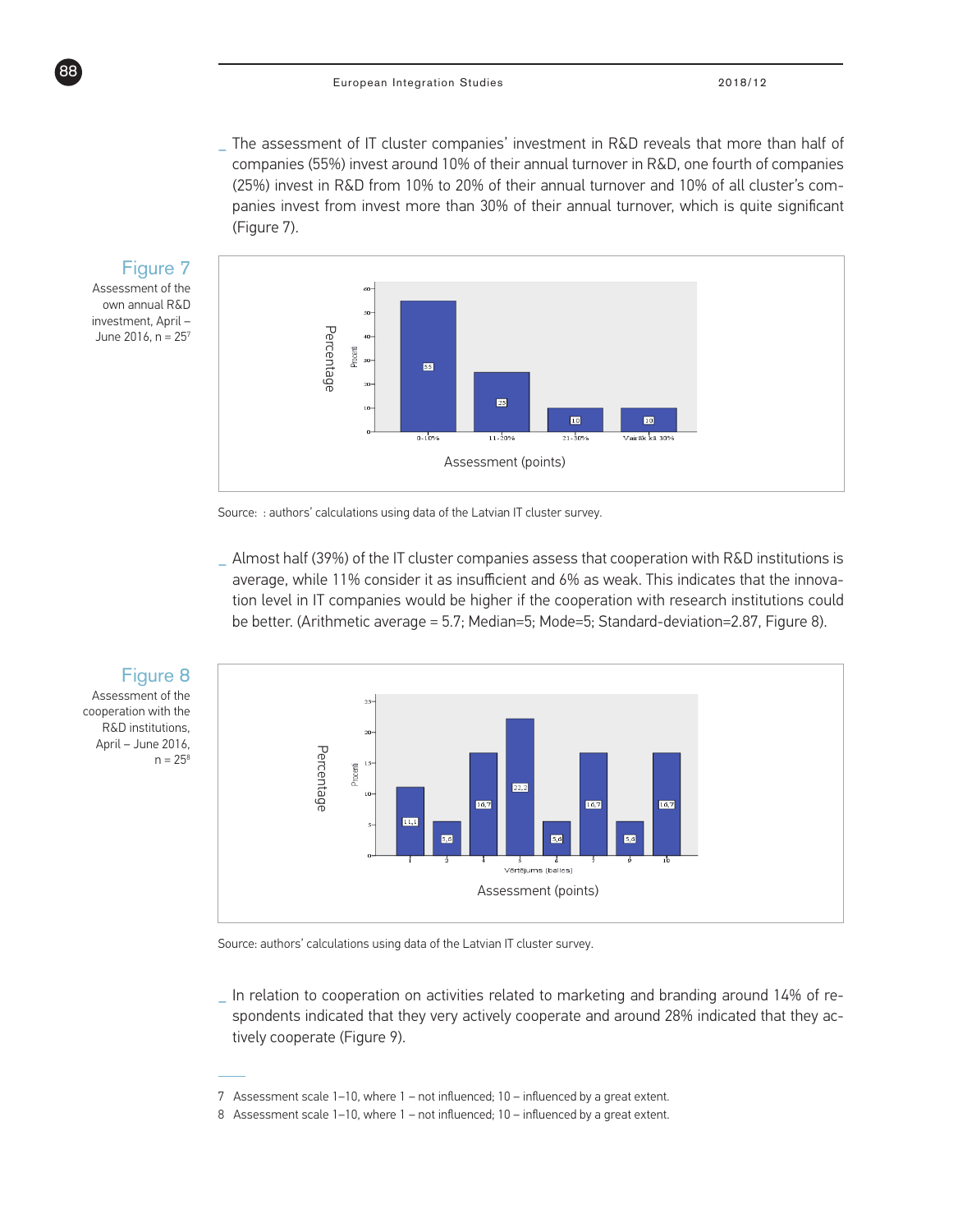

### Figure 9

Assessment of the collaboration activities between the IT cluster members, April – June 2016,  $n = 25^{\circ}$ 

Source: authors' calculations using data of the Latvian IT cluster survey.

- **\_** The research results reveal that the most active cooperation taking place in the framework of the IT cluster is in the following areas: creation of favourable business environment, business development, marketing and branding, etc. Another important cooperation area is development cooperation, i.e. subcontracting, creation of new possibilities for business logistics, etc., where around 24% of IT cluster companies have indicated that they very actively participate with other IT cluster companies and another 24% answered that they active cooperate (Figure 9). Therefore, the experience of IT cluster shows that it is an important regional player and companies working in the cluster can achieve more than if acting alone. The development of the cluster is making an impact on the development and competiveness of the whole country (region).
- **\_** The genesis of regional competitiveness concept was in the focus of attention of many scholars since late 1980ies and determines the importance of competitiveness and competitive advantages are important concepts for the regional economic advance and growth through strategic regional cluster development.
- **\_** The authors assessing factors influencing regional competitiveness conclude that the main determinants serving as a basis of regional competitive advantages or business environment include the related and supporting industries in the region, which relates to the presence of business clusters. This indicates that cluster is one of determinants influencing regional competitiveness.
- **\_** Based on the authors' research synthesis for promoting regional competitiveness, the mandatory and desirable features of clusters were identified, which are the following:
	- 1. Mandatory features: legal independence of participants; economic interconnectedness; diversity of activity types and diversity of status; geographical concentration within the region;
	- 2. Desirable features: competition and cooperation, specialization; longevity; innovation.
- **\_** As a result of authors' research on relationship between the regional competitiveness and cluster development, it has been empirically approved by applying the correlation analysis with more than 100 regions included in the World Economic Forum that more competitive regions have more developed clusters and regions with more developed clusters are more competitive.

# **Conclusions**



<sup>9</sup> Assessment scale 1–10, where 1 – not influenced; 10 – influenced by a great extent.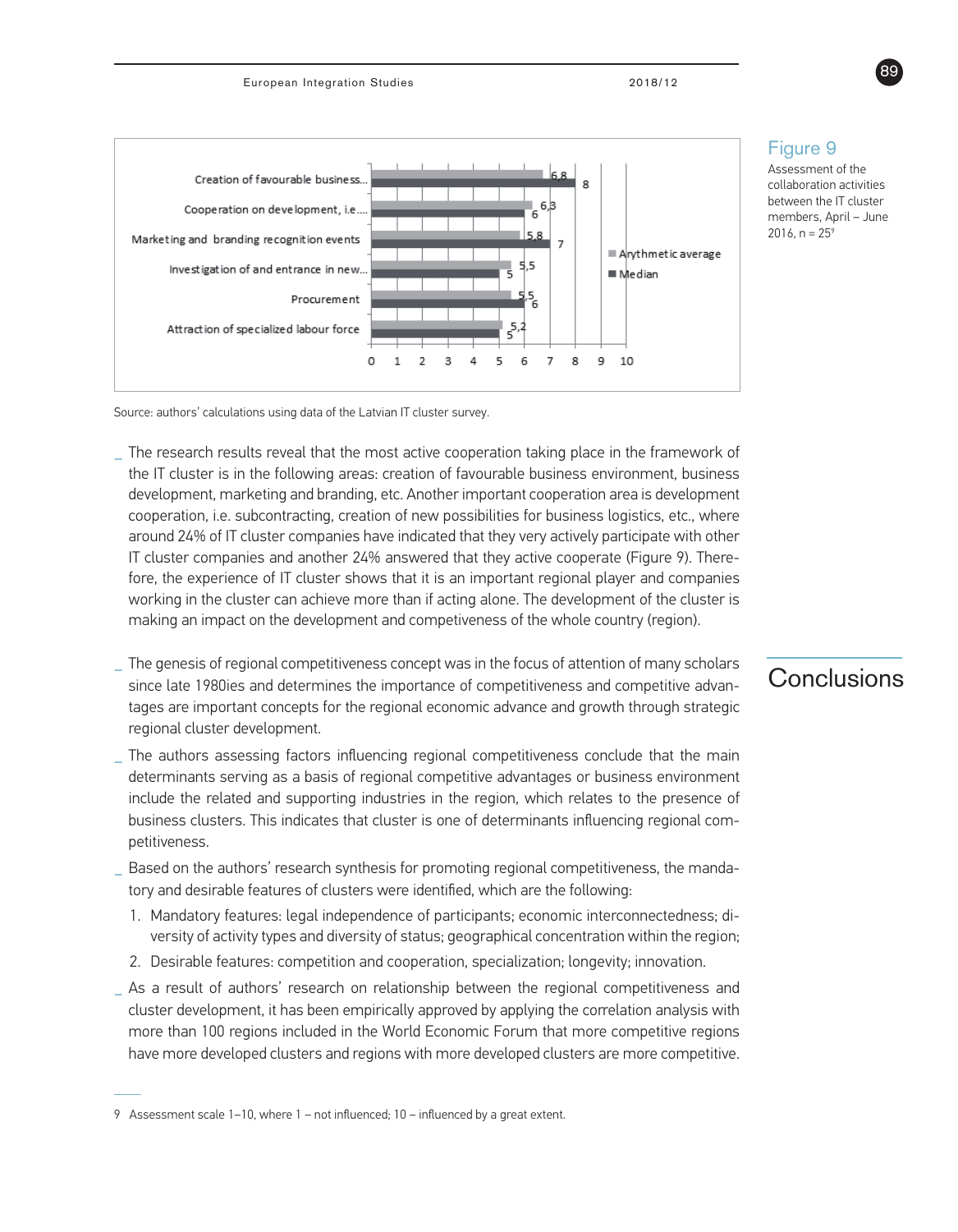- **\_** The Latvian IT cluster research reveals that its members attribute the most of importance to product innovation (29%) and also process innovation (25%), which is also important for the regional competitiveness. Moreover, the Latvian IT cluster companies are investing in R&D (45%) more than the whole IT sector of Latvia, which is especially important for the regional economic development;
- **\_** The research reveals that the Latvian IT cluster is an important regional player and companies working in the cluster can achieve more than if acting alone. The efficiency of the cluster is making a positive impact of the development and competiveness of the regional development and competitiveness of the country region.

# References

90

Anderson, R. (1999). Attractive Cities: An Economic Analysis. Stockholm: The Swedish council for building research, p.13.

Andersson T., Schwaag-Serger S., Sorvik J., Hansson E. (2004). The Cluster Policies Whitebook. Sweden: IKED, p. 13.

Brenner T. (2008). Cluster dynamics and policy implications. Zeitschrift fur Wirtshaftsgeographie Vol. 53, No. 2-3. pp. 146-162 https://doi.org/10.1515/ zfw.2008.0012

Cortright J. (2006) Marking Sense of Clusters: Regional Competitiveness and Economic Development. A Discussion Paper prepared for the Metropolitan Policy Program. Retrieved from: http://www.brookings.edu/metro/pubs/20060313\_Clusters.pdf.

Dunning J. (1993). Internationalizing Porter's diamond. Management International Review: special issue, Vol. 33, No. 2, pp. 47-62.

European Commission. (2017). The EU Regional Competitiveness Index 2016. Working Papers, Eds.: Paola Annoni, Lewis Dijkstra, Nadia Gargano, 02/2017, Brussels.

Garelli S. (1999) Competitiveness of Nations: The Fundamentals. Retrieved from:http://members. shaw.ca/compilerpress1/Anno%20Garelli%20 CN%20Fundamentals.htm

Hernesniemi H., Lammi M., Yla-Anttila P. (1996). Advantage Finland – The Future of Finnish Industries: ETLA [the Research Institute of the Finnish Economy] report of the Finnish clusters' study. Helsinki: Taloustieto Oy.

Indiana's Workforce and Economy. (2006). Location Quotients: A Tool for Comparing Regional Industry Compositions. Retrieved from: http://www.incontext.indiana.edu/2006/march/1.asp.

Jacobs D., De Man A.P. (1996). Clusters, industrial policy and firm strategy: a menu approach. Technology Analysis and Strategic Management, Vol. 8, No. 4, pp. 425-437. https://doi. org/10.1080/09537329608522461

Karlsson C. (Ed.). (2008). Handbook of Research on Innovation and Clusters: Cases and Policies. Retrieved from: http://www.amazon.com/Handbook-Research-Innovation-Cluster-Policies/ dp/1847208428#reader\_1847208428

Krastins O. (2003). Ekonometrija. Rīga: Latvijas Republikas Centrālā statistikas pārvalde, pp. 218-225.

Lindqvist G., Malmberg A., Sölvell O. (2003). Svenska Klusterkartor. Uppsala: NUTEK. Retrieved from: http://www.ivorytower.se/documents/Svenska\_ kluster kartor.pdf;

Markusen J. (2002). Productivity, Competitiveness, Trade Performance and Real Incomes: The Nexus Among Four Concepts. Ottawa: Supply and Services Canada, p. 7.

Marshall A. (1890). Principles of economics: An introductory volume. In: General Books, Chapter 10 "Concentration of Industries in Particular Localities". London: Macmilan.

Menzel M., Fornahl D. (2007). Cluster Life Cycles – Dimensions and Rationales of Cluster Development. Jena Economic Research Papers Number 2007-076, Friedrich-Schiller-University and Max Planck Institute of Economics, Jena. https://doi. org/10.2139/ssrn.1025970

National Competitiveness Council. (2005). The Competitiveness Challenge 2005. Dublin: Wilton Park House, p. 5.

OECD. (2005). Business Clusters. Promoting Company in Central and Eastern Europe. Paris: OECD. https://doi.org/10.1787/9789264007116-en

Pellegrini, G. (2006). Measures of competitiveness and attractiveness: a critical appraisal focused on Italy, Proceedings of the Scientific Meeting of the Italian Statistical Society, vol. 1, pp. 355-364. Retrieved